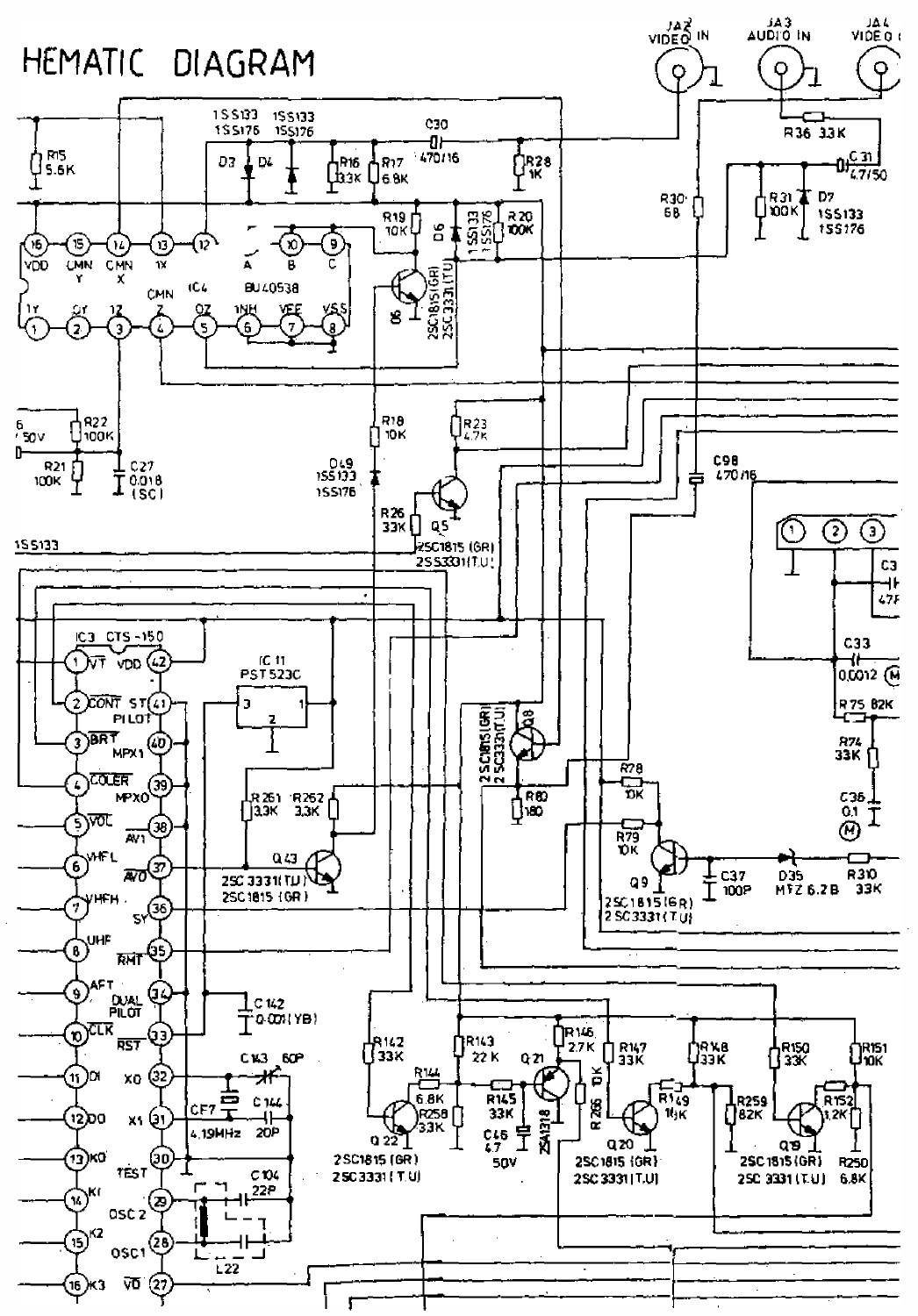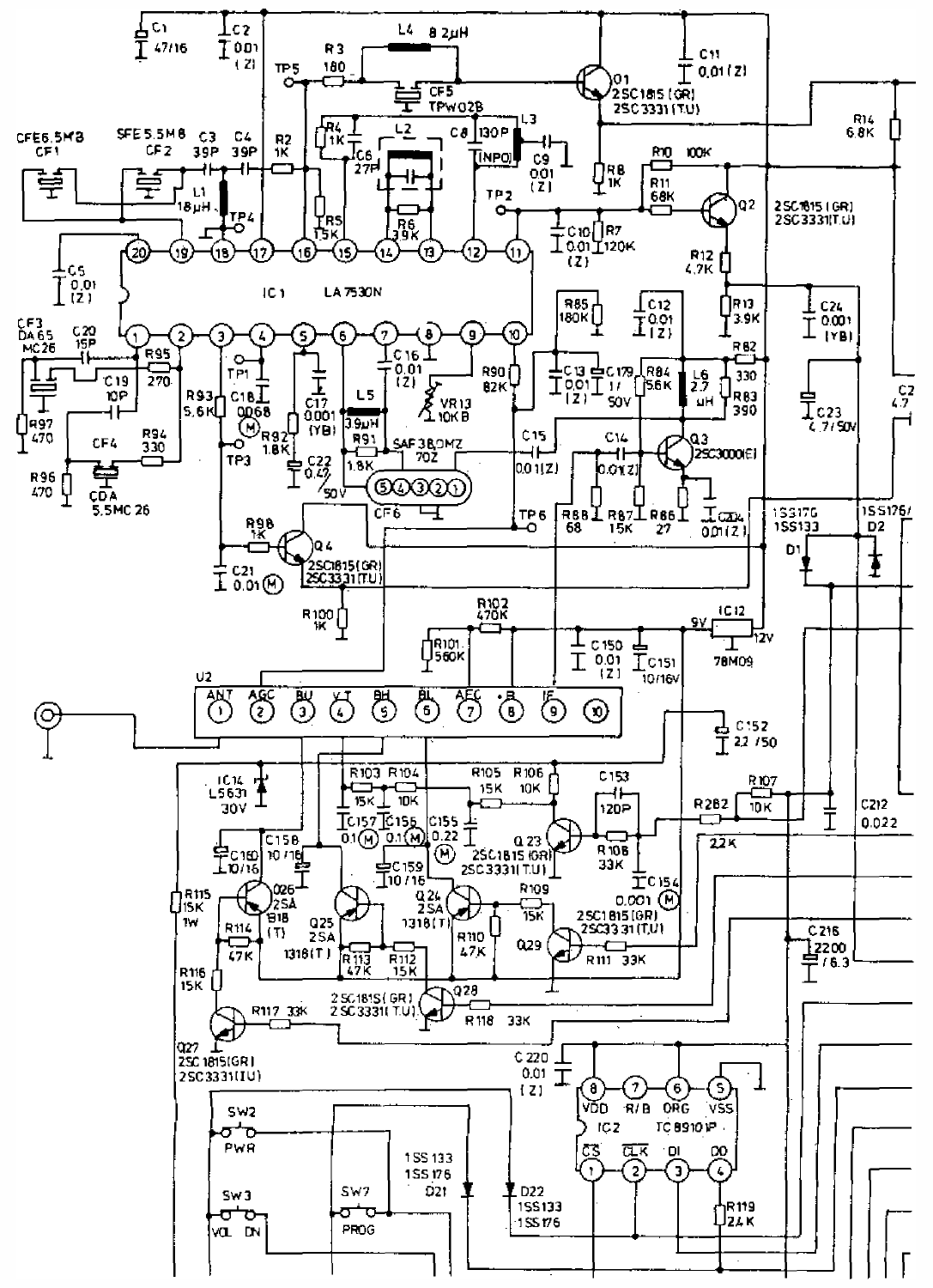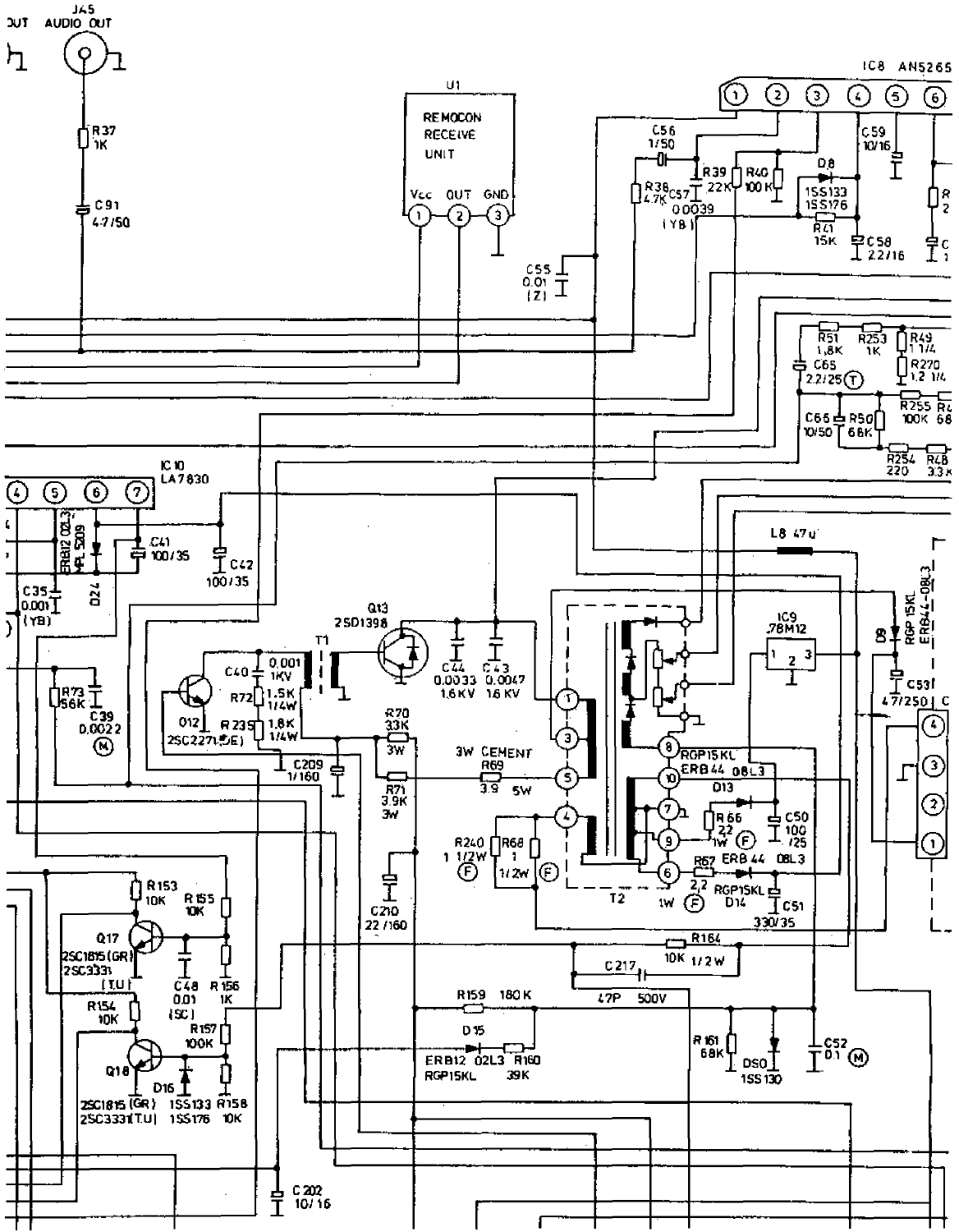Input Signal Tare Volume Color bor signot **MAX** 



|                     |                          |                                                 |          | (Unit : Volt)             |
|---------------------|--------------------------|-------------------------------------------------|----------|---------------------------|
|                     |                          | Ē                                               | Ġ        | Ŕ                         |
| ٥١                  |                          | 483                                             | ٦Ω٢      | 584                       |
| 92                  |                          | 606                                             | 1194     | 653                       |
| oз                  |                          | 50'Dm                                           | 666      | ۱.76                      |
| 04                  |                          | 360                                             | ng.      | -73                       |
| 05                  |                          | ۵                                               | 11.75    | 59m                       |
| 06                  |                          | o                                               | 12m      | 660 <sub>m</sub>          |
| œ                   |                          | 312                                             | 11.94    | 3.77                      |
| 09                  |                          | ۰٥                                              | 468      | 136m                      |
| 012                 |                          | ٥                                               | 55       | 421 m                     |
| 83                  |                          | O                                               | 113.7    | .na m                     |
| īж.                 |                          | 3.04                                            | 1636     | 3.46                      |
| 06                  |                          | 2.67                                            | 1574     | 335                       |
| ರಾ                  |                          | 28                                              | im 5     | 335                       |
| œ                   |                          | o                                               | 669      | 36m                       |
| m                   |                          | a                                               | 433      | 125m                      |
| œ                   |                          | 0                                               | 232      | 247m                      |
| 020                 |                          | O                                               | ۱65      | 480 m                     |
| m                   |                          | 380                                             | Ó        | 313                       |
| 022                 |                          | Õ                                               | ئ136     | மா                        |
| œ                   |                          | Ô                                               | 23       | 104 m                     |
| യം                  |                          | 922                                             | 9,12     | 8.48m                     |
| ŌБ                  |                          | 9.22                                            | ٥        | 9۲.                       |
| Ō6                  |                          | 9.23                                            | 0        | 914                       |
| œ                   |                          | ï<br>٥                                          | 9.17     | ٥                         |
| ھە                  |                          | Ô                                               | 9.11     | ٥                         |
| 079                 |                          | 0                                               | 13m      | 634 m                     |
| യ                   |                          | ٥                                               | 104 m    | 769 m                     |
| ۵Ж                  |                          | 579                                             | ٥        | 482                       |
| 035                 |                          | <b>663m</b>                                     | D        | 27 m                      |
| 036                 |                          | 664m                                            | ٥        | 29m                       |
|                     | <b>Prs</b>               | o                                               | ٥        | D                         |
| መን                  | <b>NTSC</b>              | Ō                                               | 0        | 06                        |
|                     | P/S                      | Ō                                               |          | ٥                         |
| 938                 | <b>NTSC</b>              | ٥                                               | 6.0<br>٥ | 06.                       |
|                     |                          |                                                 |          |                           |
| ۵Đ                  | <u>P/S</u><br><b>NTS</b> | 5.0<br>65                                       | ٥        | 66                        |
|                     | P <sub>I</sub> S         | 50                                              | 0.9      | 6.0                       |
| مەظ                 | MSC                      | 65                                              | ٥        | $\overline{\mathfrak{c}}$ |
|                     |                          | 2.66                                            | 0        | 24<br>12.                 |
| 042<br>043          |                          |                                                 | ۵        |                           |
|                     |                          | Ü                                               | 9.98     | 68m                       |
|                     | M <sub>S</sub>           | Û                                               | 47       | Ō                         |
|                     |                          |                                                 |          |                           |
| منه<br><b>AOTES</b> | <b>NTSC</b>              | ā<br>P/S PAL or SECAH system<br>NTSCNTSC system | O        | 06                        |

|    |       |                   |                 | <b>I UNIT : Vott</b>      |
|----|-------|-------------------|-----------------|---------------------------|
|    | iCi   | 1C2               | ം               | ۱C 4                      |
| 1  | -5.63 | 5.19              | 984 m           |                           |
| 2  | 452   | $\overline{3.47}$ | 284             |                           |
| ĵ  | ιñ    | $\overline{3.07}$ | 284             | 576                       |
| ۷  | 713   | 347               | w               | 550                       |
| 5  |       | Ō                 | 2m              | 5.89                      |
| 6  | 436   | 5.20              | 520             | Ō                         |
| 7  | 436   | 520               | 2m              | O                         |
| ۰B | ō     | 5D                | 2m              | Ō                         |
| 9  | 152   |                   | 284             | 15m                       |
| ۱O | 451   |                   | 348             | 15m                       |
| ٦Y | 690   |                   | 348             | 15m                       |
| छ  | 3.89  |                   | 34              | $\overline{\mathbf{377}}$ |
| ម  | 8.48  |                   | 511             | g                         |
| ١٤ | 8.47  |                   | 5มิ             | 177                       |
| 15 | 3.80  |                   | 512             | 723m                      |
| 16 | 547   |                   | 512             | 11.94                     |
| Y7 | n.S   |                   | 500             |                           |
| 10 | 0     |                   | 513             |                           |
| 19 | 294   |                   | 58              |                           |
| 20 | 2.95  |                   | 5.19            |                           |
| 21 |       |                   | Ő               |                           |
| 22 |       |                   | 503             |                           |
| 23 |       |                   | ١m              |                           |
| 24 |       |                   | ìm              |                           |
| 75 |       |                   | ١m              |                           |
| 26 |       |                   | 434             |                           |
| 27 |       |                   | কে              |                           |
| 28 |       |                   | $\overline{30}$ |                           |
| 29 |       |                   | 305             |                           |
| Ő  |       |                   | O               |                           |
|    |       |                   |                 |                           |

| (Unit :Volt |                                                                             |
|-------------|-----------------------------------------------------------------------------|
| IC3         |                                                                             |
|             |                                                                             |
|             |                                                                             |
|             |                                                                             |
|             |                                                                             |
|             |                                                                             |
|             |                                                                             |
|             |                                                                             |
|             |                                                                             |
| O           |                                                                             |
| Ō           |                                                                             |
|             |                                                                             |
|             |                                                                             |
|             | $\frac{(2.20)}{2.57}$<br>5.03<br>ō<br>5.18<br><u>458</u><br>ள்<br>o<br>5.22 |

|   |              |         |            | ( Unit 'Volt) |
|---|--------------|---------|------------|---------------|
|   | IC 6         | ī٣      | <b>ICB</b> | 口             |
|   | <b>11,21</b> | 390     | 11.94      | 55            |
| 7 | ٥            | ረያነጠ    | 531        | 0             |
|   | 596          | - 168 m | 49m        | 1198          |
|   |              | 328     | 1139       |               |
| 5 |              | $-1.06$ | 552        |               |
| 6 |              |         | 5.67       |               |
| 7 |              | 252m    |            |               |
| 8 |              | 320m    | 573        |               |
| 9 |              |         | 12,15      |               |
| ۰ |              | 296     |            |               |

|  |  | (Unit : Valt) |  |  |
|--|--|---------------|--|--|
|  |  |               |  |  |

|    | īσ                | iC11 | $\overline{1}$ C <sub>12</sub> |
|----|-------------------|------|--------------------------------|
|    | $-1.39$           | 523  | 11.95                          |
| 2  | 1393              |      | ٥                              |
|    | 249               | 504  | 9.23                           |
|    | -540m             |      |                                |
| 5  | 564m              |      |                                |
| Ŝ  | 766               |      |                                |
| ٠  | $\overline{230m}$ |      |                                |
|    |                   |      |                                |
|    |                   |      |                                |
| ۱Ο |                   |      |                                |

| (Unit:Volt) |  |  |  |  |
|-------------|--|--|--|--|
| ICIL        |  |  |  |  |
| n           |  |  |  |  |
|             |  |  |  |  |
|             |  |  |  |  |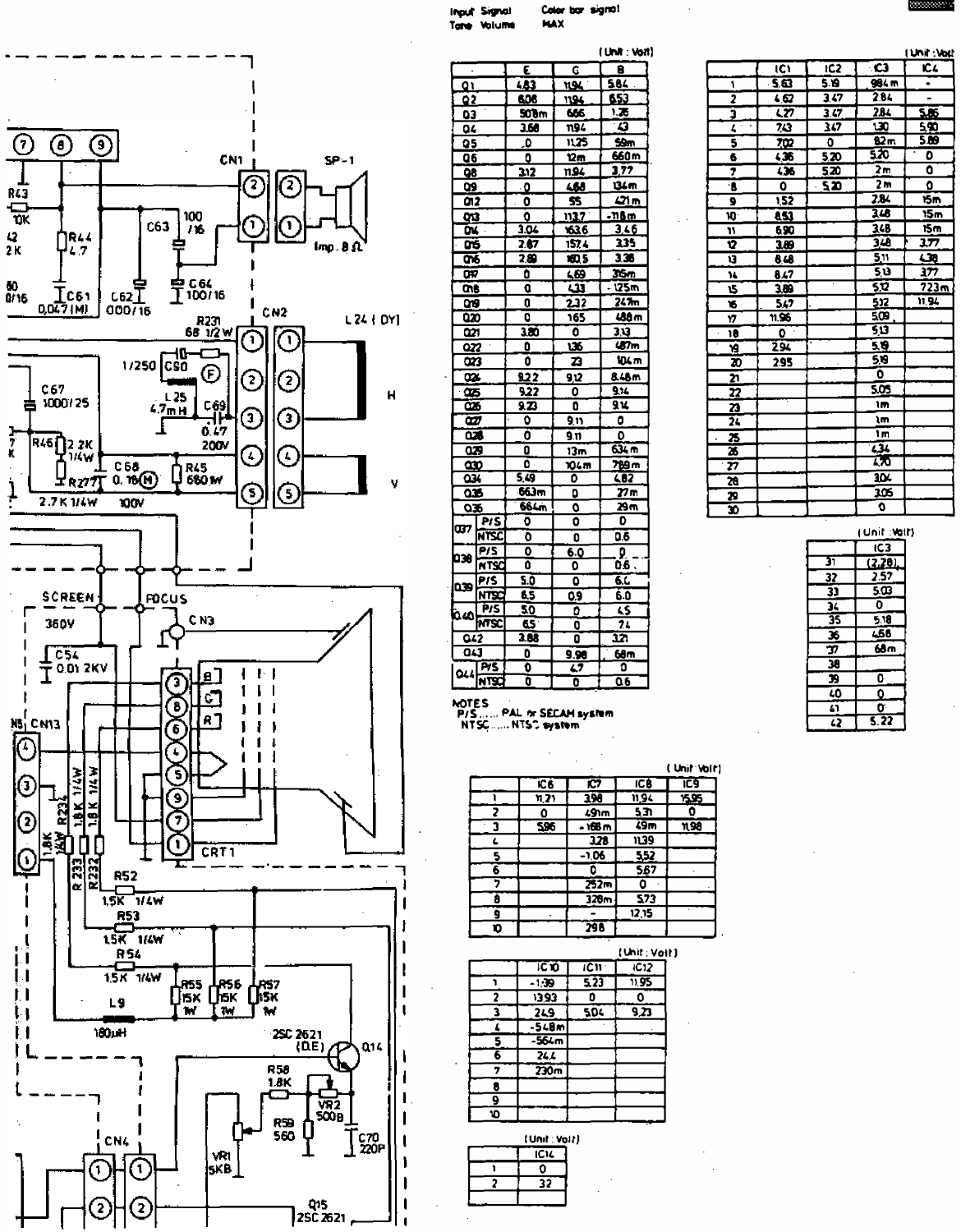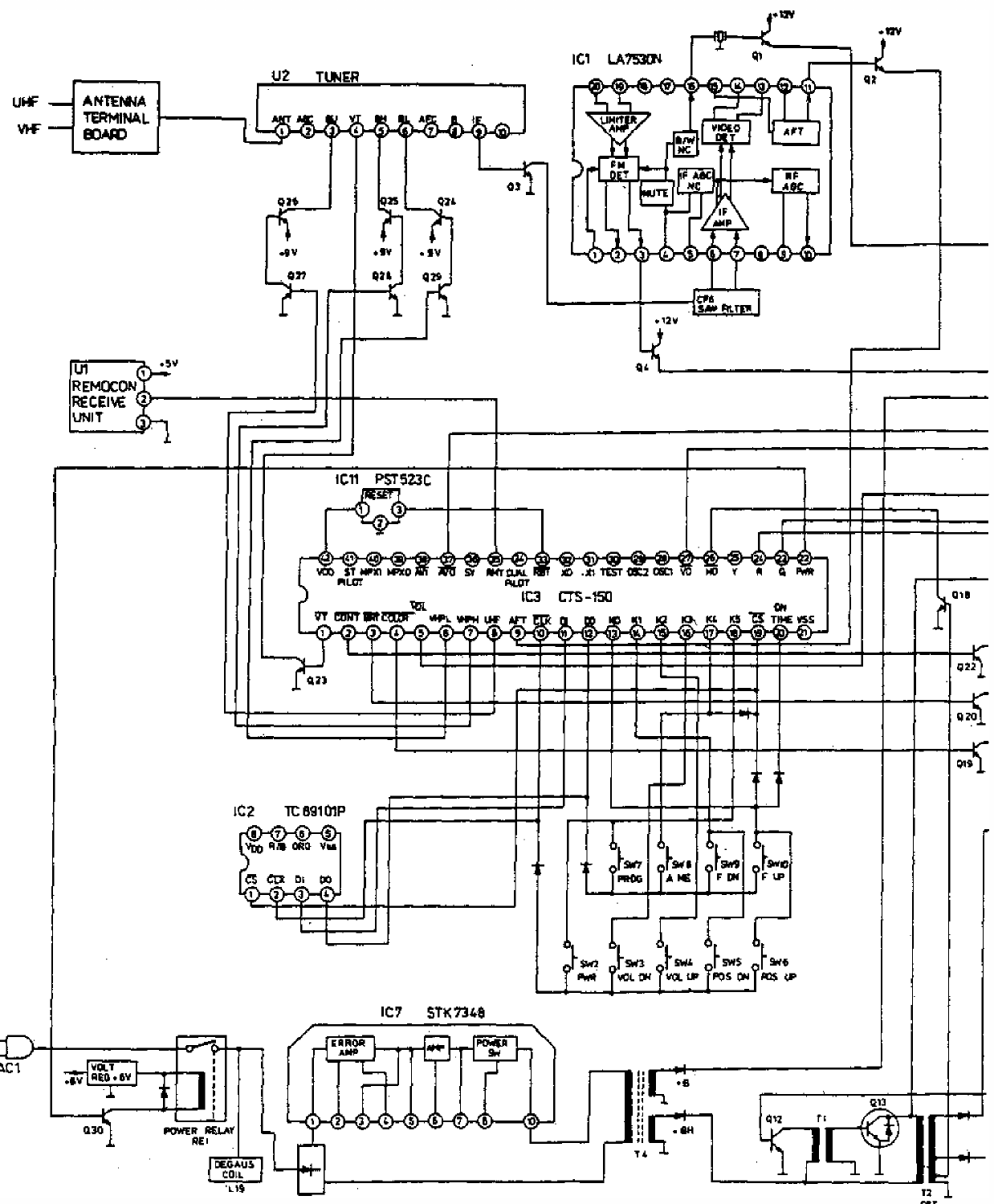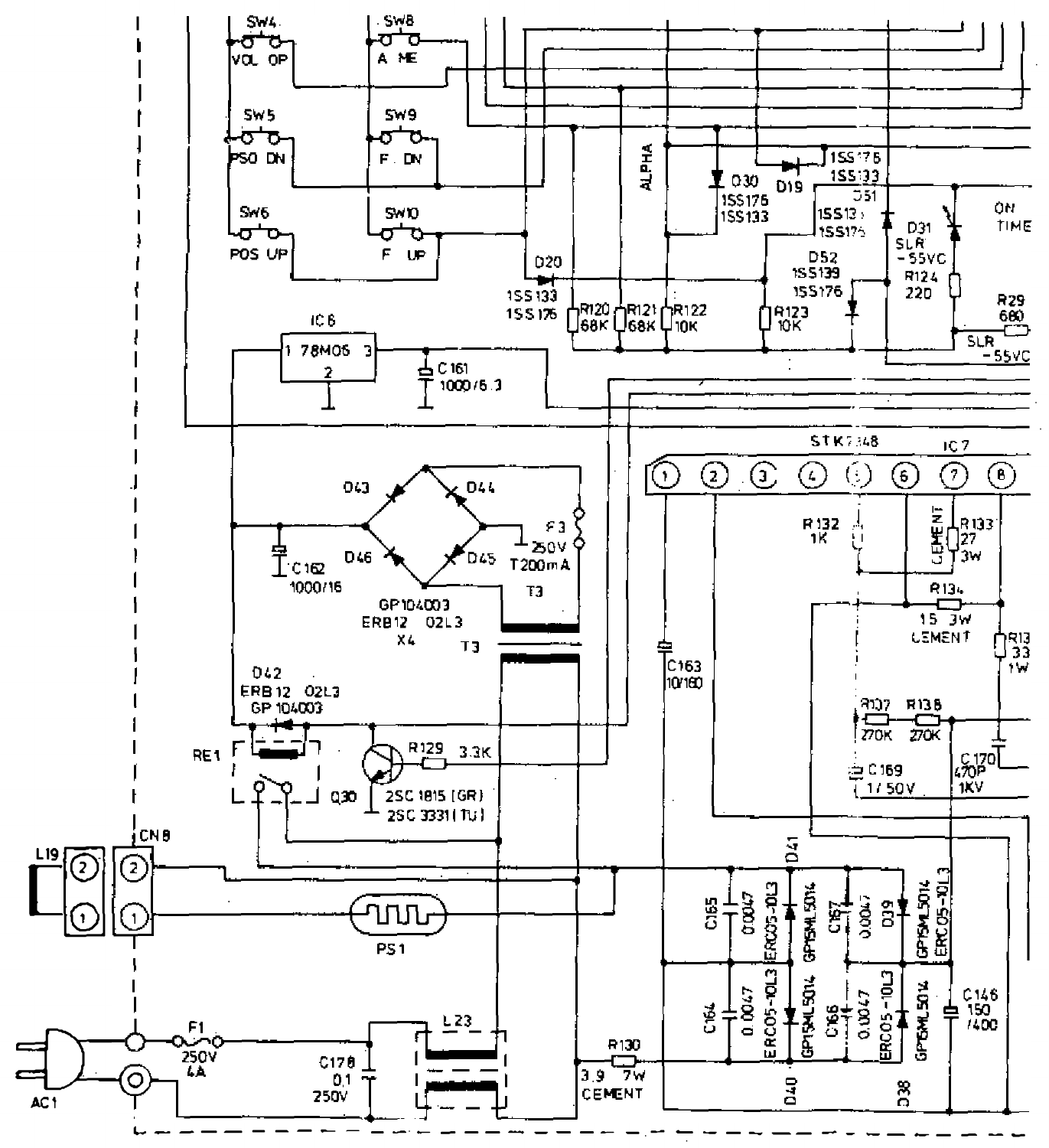